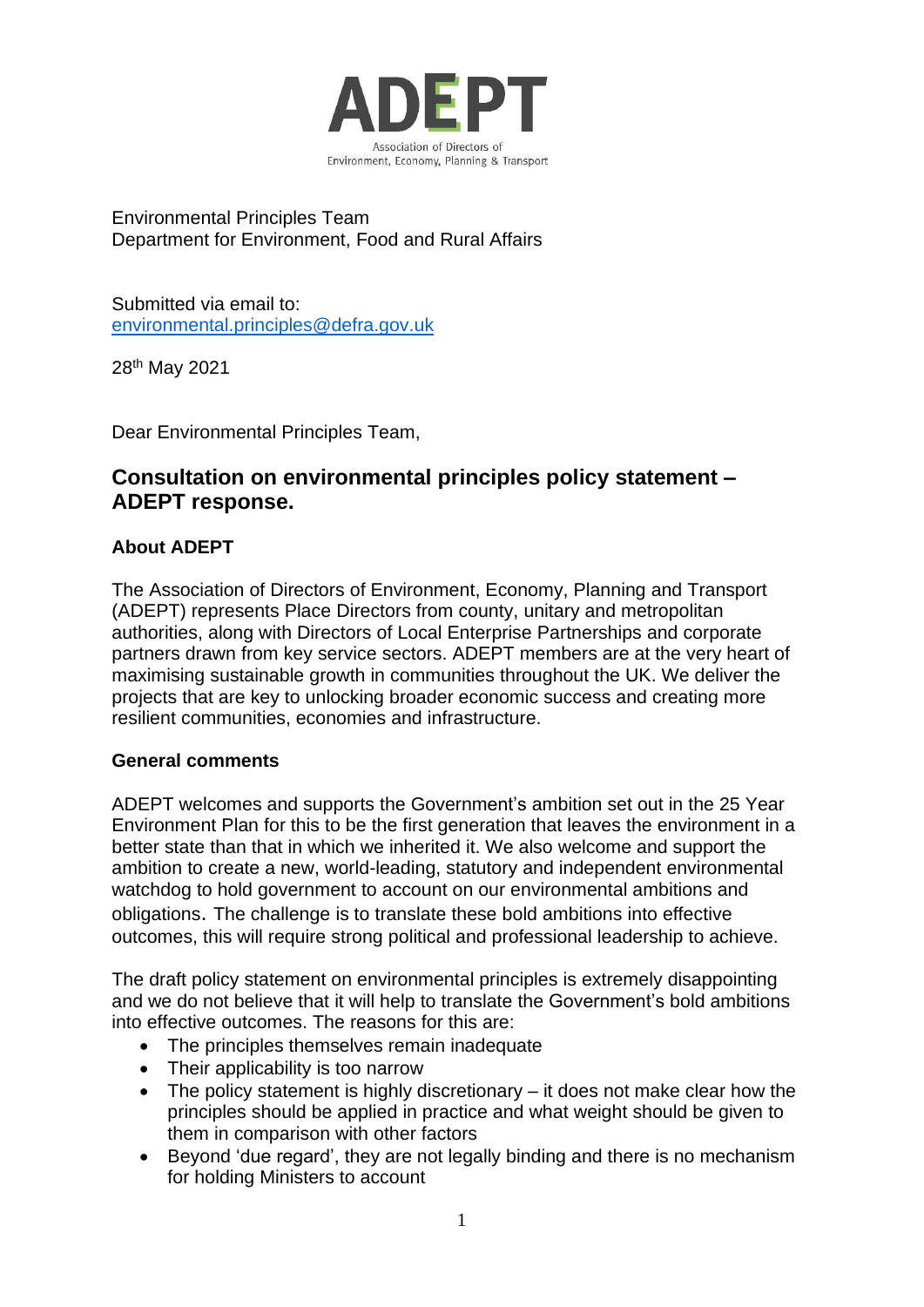• There is no requirement for Ministers and their advisers to seek independent expert advice on the potential environmental impacts of their policies. Similarly there is no requirement for, nor even acknowledgment of the desirability of, audit and/or review of impact post policy implementation.

Taking all these reasons into account, the policy statement as drafted represents a significant diminution to environmental protection compared to the previous position governed by EU law.

These principles and policy statement need to underpin and explicitly drive public and private investment in green infrastructure and the natural environment to deliver carbon reduction, adaptation and resilience, promote nature restoration and reverse biodiversity loss. The principles and policy statement must be owned across Government and be reflected in key policies such as agriculture (including alignment with the Environmental Land Management Scheme) and transport (including requirements for highways trees and biodiverse verges), planning reform, flood risk management, and a green urban environment.

# **Environmental principles**

Our response to the 2018 consultation on environmental principles and governance is available [here.](https://www.adeptnet.org.uk/documents/response-environmental-principles-governance-consultation) We said then that the list of principles was not comprehensive, and suggested three more:

- International co-operation, working constructively with other nations to tackle cross-border environmental issues and support international agreements
- Non-regression, maintaining current standards and matching or bettering future EU standards
- Delivery of the targets for reducing greenhouse gas emissions, as required under the Climate Change Act 2008.

We still maintain that the current list of five principles is insufficient and should be expanded. Since 2018, the Government has made the statutory commitment to net zero by 2050, meaning that the tackling climate change principle is more important and should be strengthened.

We would now add a further principle on the need to promote nature restoration and reverse biodiversity loss. It is disappointing that the draft policy statement does not mention the Dasgupta review of the economics of biodiversity. The prevention principle – that Government policy should aim to prevent, reduce, or mitigate environmental harm – does not promote nature restoration and reverse biodiversity loss. It is not adequate to point to the very broad definition in the Environment Bill of 'environmental protection' meaning (amongst other things) the maintenance, restoration or enhancement of the natural environment. We need a clear additional principle to "ensure that our demands on Nature do not exceed its supply, and that we increase Nature's supply relative to its current level" (Dasgupta).

In addition, the definition of 'environmental protection' should include heritage – the irreplaceable historic environment, as well as the natural.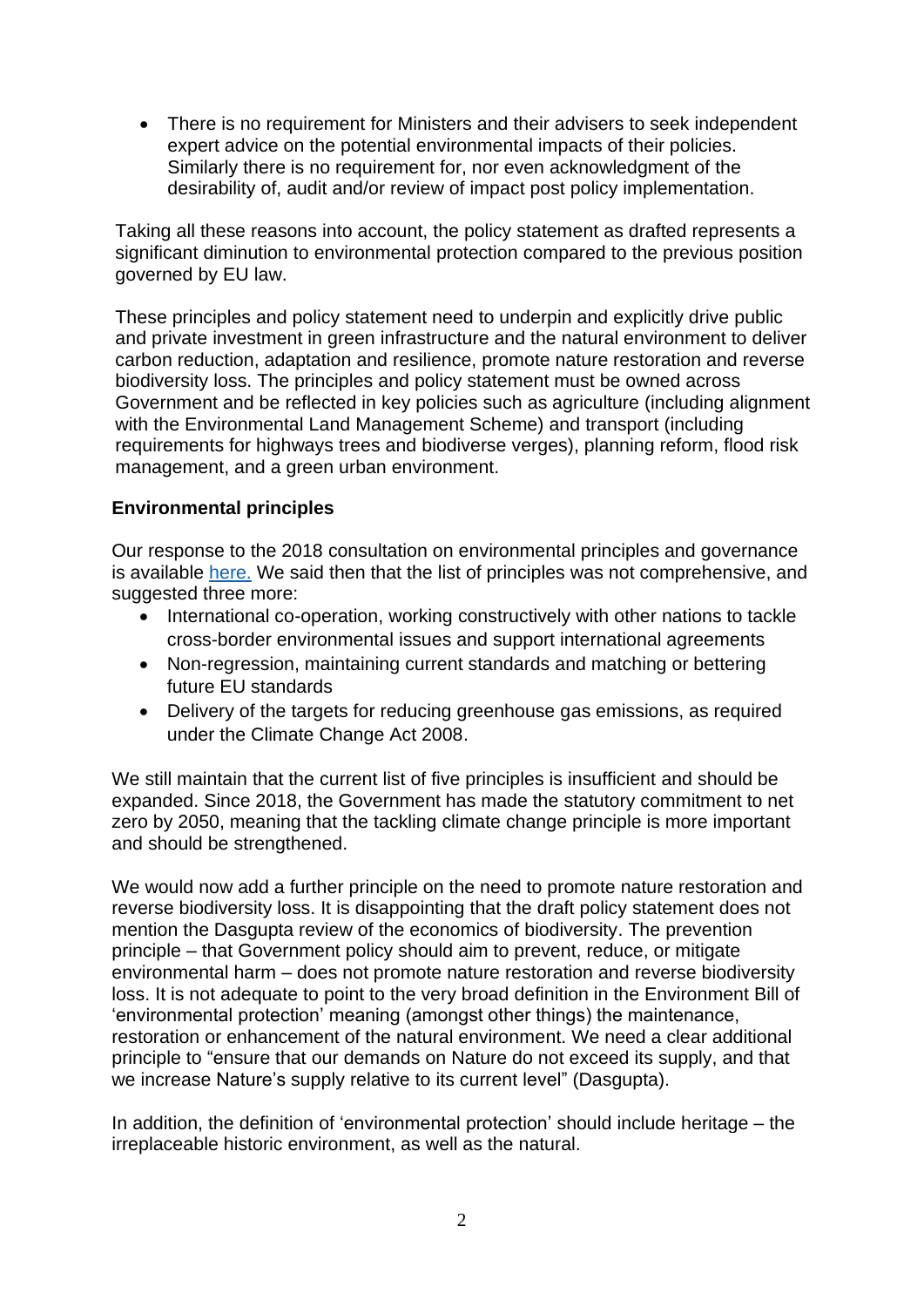## **The application of the principles**

The policy statement is intended for Ministers and those working on their behalf, which presumably includes Government departments and bodies such as the Environment Agency and Natural England when acting as policy advisers. It is positive that the duty to have due regard to the policy statement applies to all policy across government, not just environmental policy. It is also positive that the principles should be considered at an early stage in policy-making. However, we believe that the principles and policy statement should also apply to elected public authorities (including combined authorities and mayors), and to other public bodies when acting as policy advisers.

### **Discretion and proportionality**

It is not entirely clear what the policy statement is trying to achieve. The way in which the statement is worded leaves much ambiguity and discretion. It is not prescriptive. The requirement to have "due regard" to the policy statement is not sufficient to deliver the stated ambition of placing environmental considerations "at the heart of policy-making". The duty of regard should be strengthened to "act in accordance with". So it would be to "act in accordance with the policy statement" rather than have due regard to it. The requirement should be to use environmental principles to shape policy from the outset.

Proportionality is a particular concern. The guidance that Ministers should balance social, economic and environmental considerations in making policy by looking at the costs and benefits (including financial and economic) of its impacts and any mitigating actions effectively gives permission to cause environmental damage in some circumstances. This seems to undermine the ambition to improve the environment, and will discourage innovative thinking about resolving competing priorities. As Dasgupta argues persuasively, market forces and conventional economics undervalue the environment and natural assets. It seems inevitable that using conventional economic measures any cost benefit analysis will be stacked against environmental protection from the outset.

# **Legal status**

The policy statement will be a statutory document that Ministers must have due regard to, but there is no indication of how they will be held accountable for this. Under EU law the environmental principles were legally binding and pervasive, applying to all levels of governance. There is no information in the statement about how Parliament, the courts, and the Office of Environmental Protection might scrutinise the way in which Ministers are exercising their duties, and whether the levels of discretion and proportionality are reasonable.

#### **Environmental assessments**

The policy statement does not require any independent or expert assessment of the likely environmental impacts of a policy. Although Ministers will be responsible for assessing whether a policy will have an environmental impact, it is only suggested that they think about this and consider the impact. This is a very loose and ineffective